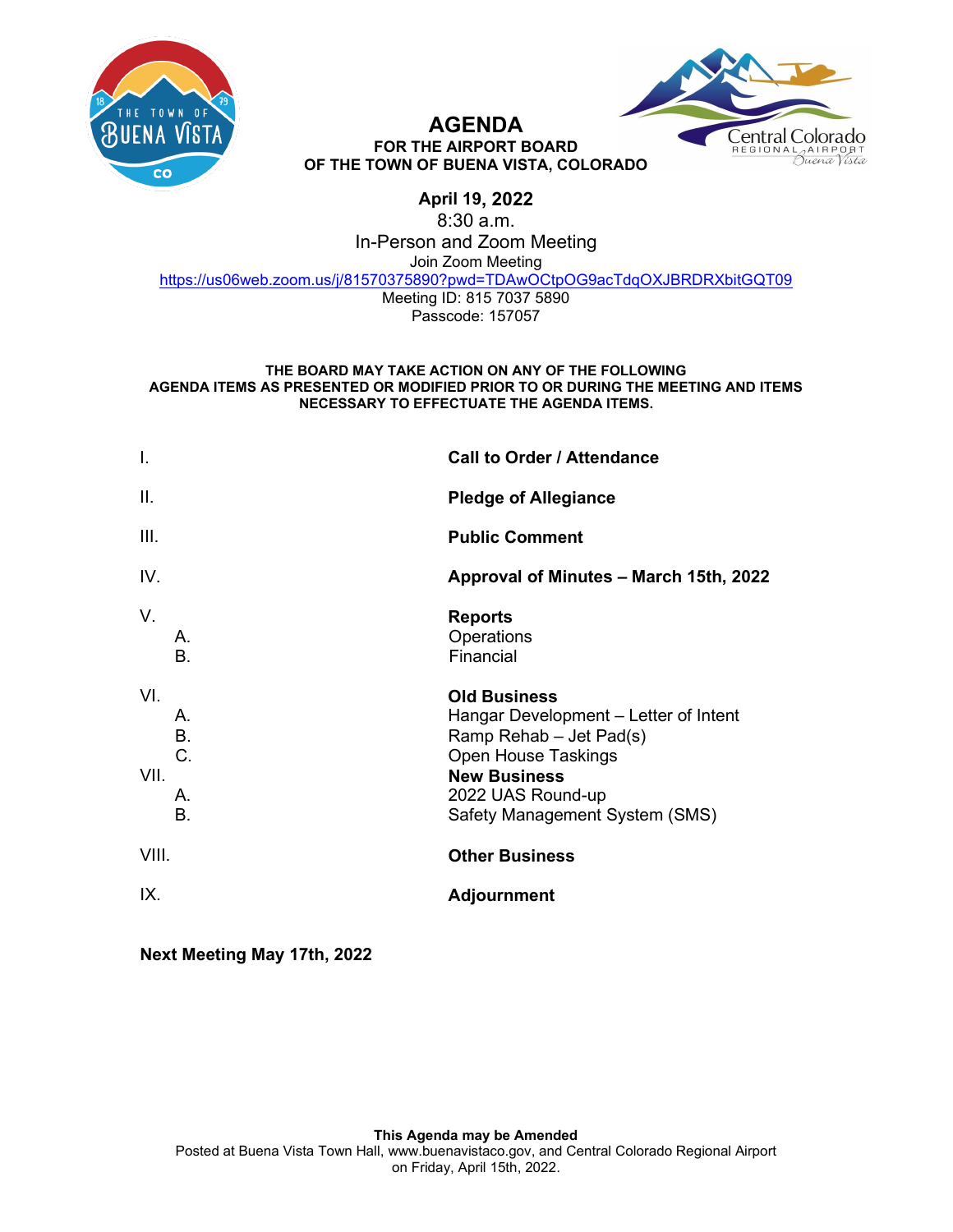

# **Minutes of the Regular Meeting of the Airport Board March 15, 2022 Airport conference room and via Zoom Meeting**

# **I. Call to Order / Attendance**

A regular meeting of the Airport Board was called to order at 8:30 AM, Tuesday, March 15, 2022 by Chair Dan Courtright. Additional Board Members present were Dennis Heap, Bob Dimmitt, Wayne Lee, Airport Manager Jack Wyles. Attending by Zoom Meeting were Taylor Albrecht, Jerry Steinauer, Mark Muller, and Andy Krawciw.

Board members not present: None

## **II. Pledge of Allegiance**

Courtright led in the Pledge of Allegiance.

## **III. Public Comment**

There was no public comment.

The agenda was revised to move the "Fuel Pricing Presentation" from New Business to Old Business and add "Hangar Development" to Old Business. Heap made a motion to adopt the revised agenda, seconded by Dimmitt and unanimously approved.

#### **IV. Approval of Minutes**

Heap moved and Lee seconded a motion to approve the February 15, 2022 minutes which was unanimously approved.

## **V. Reports**

#### **A. Operations**

Wyles reported on airport activity during the past month. They will re-visit hiring another line technician in April. Agusta plans significant testing operations with the AW101 and AW139 in August and September. Bore hole testing was done last week in preparation for the ramp rehabilitation project. The airport acquired a Buena Vista Fire brush truck that will be used as an ARFF asset. This will allow the airport to retain fees for ARFF during testing operations. Airport operations continue to be good with fuel sales above 2021 levels.

#### **B. Financial**

The FAA is coming out with a new funding. For the next five years, CCRA qualifies for \$157,000 each year until 2027. If funds are allowed to be accumulated, may use them to install a new fuel island. Otherwise, there are many projects that can be accomplished.

Heap asked if the financial reports the Board received are the same as those on the BV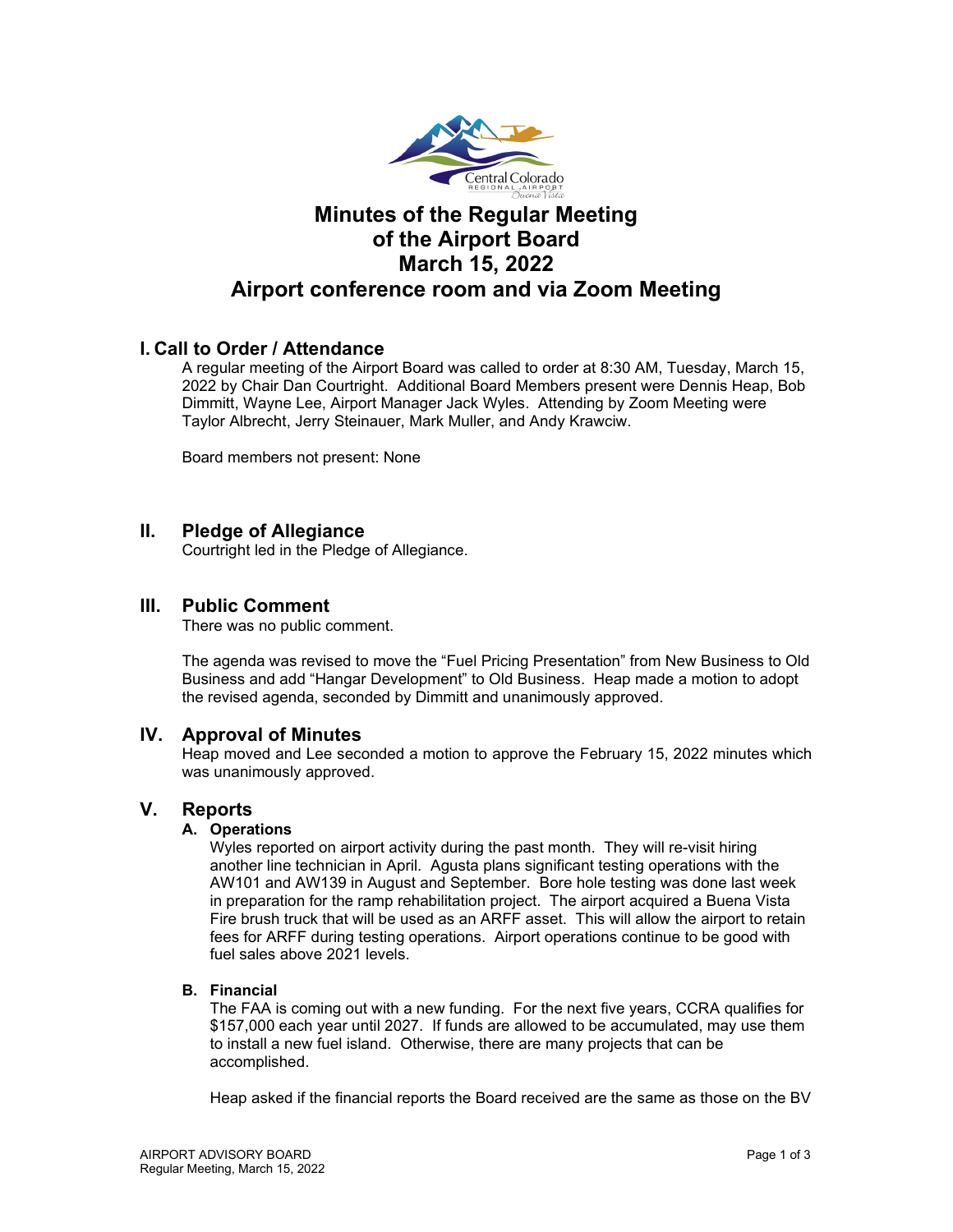website. Wyles responded that the data on ClearGov may be a bit behind these reports.

# **VI. Old Business**

#### **A. Fuel Price Follow Up**

Fuel prices are increasing significantly and will probably impact piston operations but not turbine. Courtright pointed out that the airport is still being customer focused and reflected in the pricing. Price increases are currently being made between loads, which should help with any "sticker shock" that would be felt with a large price increase. They are reviewing market pricing on a regular basis including other airports in the valley and Front Range as well.

It may be helpful to get data on aircraft coming to CCRA as a fuel alternative including airports like ASE. It appears that this is happening.

#### **B. Hangar Development**

A discussion regarding hangar development included Krawciw asking about parties who are currently interested, which include Jed Selby and Fading West. Some meetings have been held, and Mr. Selby is interested in a Letter of Intent. Will be looking into an updated Standard Lease. Would be best to be well prepared and have "shovel ready" if possible.

#### **C. Ramp Rehab**

Wyles said the environmental study has been completed. Construction will begin in 2023. This year will include expenses for the design phase and they intend to let out for contracts this calendar year as well. There was discussion about addressing any interim work that might be necessary if some of the existing cracks become a safety issue. None of them do at the moment according to Dibble Engineering.

### **VII. New Business**

#### **A. Airport Safety Conversation**

Courtright led this conversation, which included discussion about the ramp, fuel island spills and such. Courtright emphasized that safety must be the number one consideration of the advisory board and operations. This includes hazard identification, risk assessment and management. Courtright noted that the board is very sensitive to the potential of adding work to the airport staff and encouraged Wyles to speak up if it did so, and that the board members should volunteer to help.

#### **B. Open House – Date Selection**

After discussion and with consideration to helicopter testing activities, it was decided that October 15, 2022 will be the date of the next airport public open house.

## **VIII. Other Business**

There was no other business to be brought before the board.

#### **IX. Adjournment**

Dimmitt motioned and Lee seconded a motion to adjourn, which was unanimous at 9:55 am.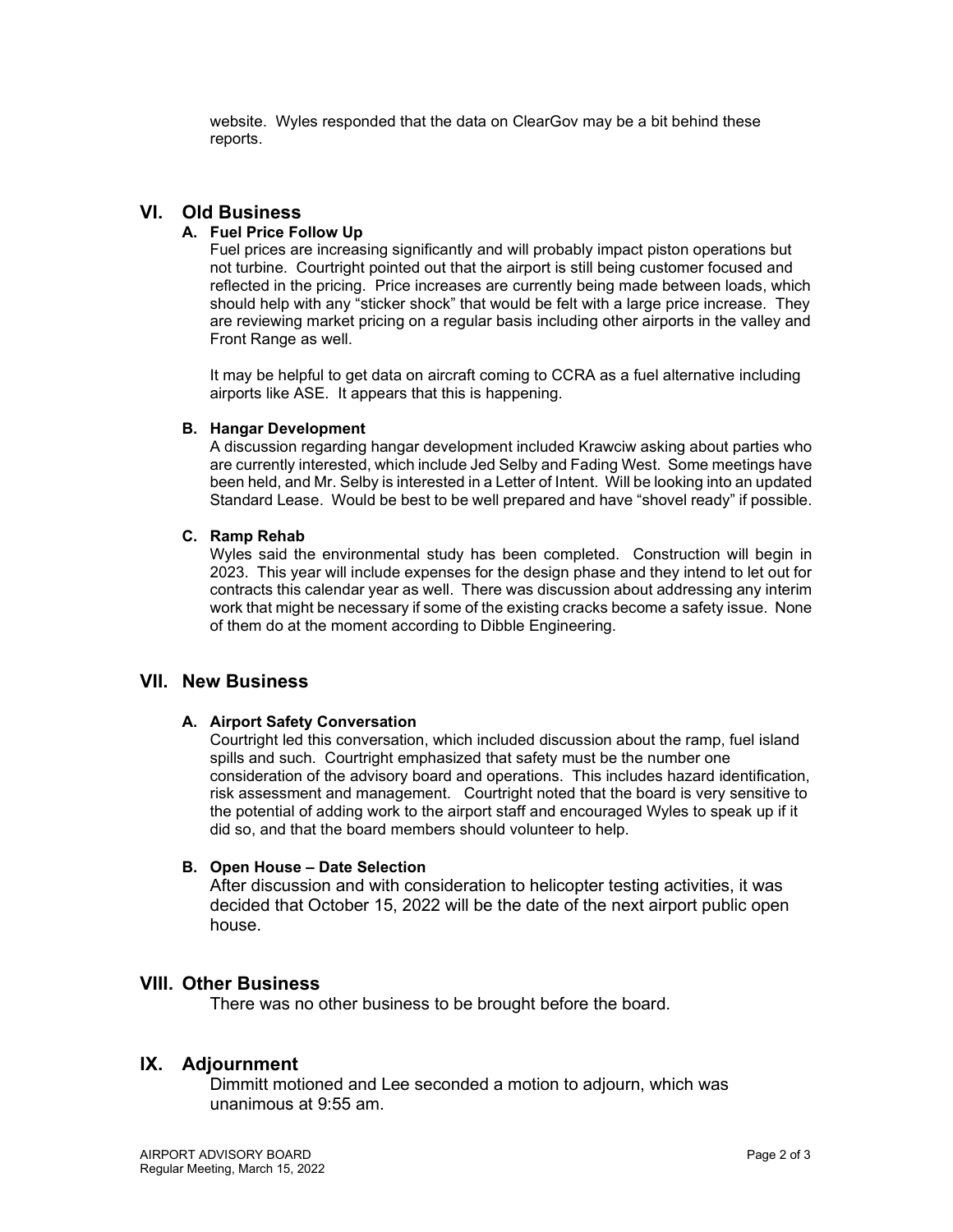The next Board meeting is Tuesday, April 18, 2022.

RESPECTFULLY SUBMITTED:

CHAIR DAN COURTRIGHT

SECRETARY TAYLOR ALBRECHT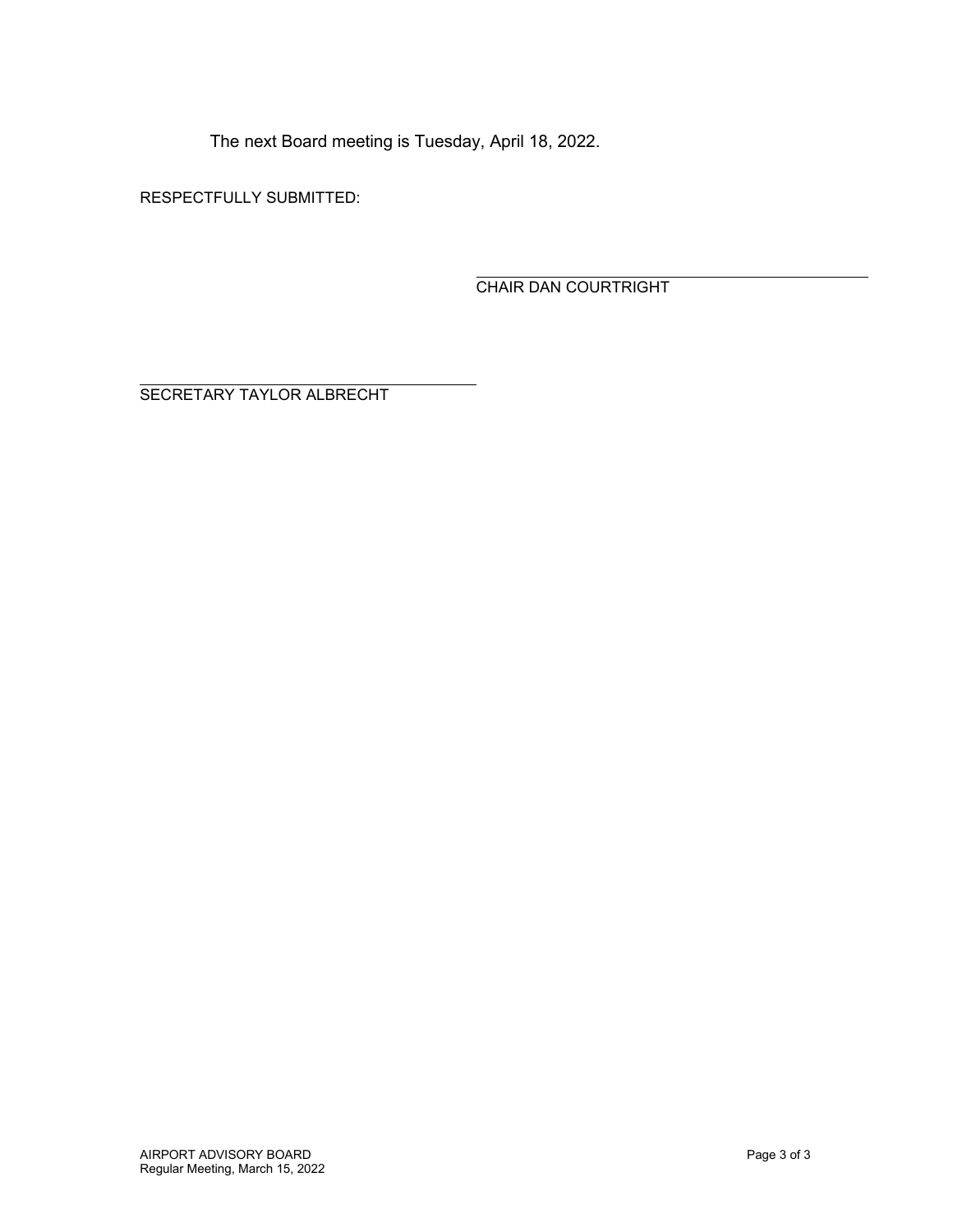



F: 719.395.3497 WEB: WWW.BUENAVISTACO.GOV

DATE: April 12, 2022

TO: Mayor and Board of Trustees, Town of Buena Vista, CO & Airport Advisory Board

FROM: Jack, Airport Manager

RE: Airport Manager's Report

- **Staffing:** New Permanent Part-Time Hire: Letter of Offer sent. Expect new employee to start 18 Apr 2022.
- **Operations:** Daily Ops down a little from last year due to weather. **-** Summer Helicopter Testing still on schedule: Both LEONARDO-UK and Agusta-Philadelphia.
- **Airport Business:** Government/FAA Bipartisan Infrastructure Law (BIL) has been approved for Airports for 2022 – 2026. Buena Vista Airport is entitled to \$159,000 ea year. This is matched funding and must follow FAA guidelines.

|                                    | 2022       |            | 2021              |            |                  | <b>CHANGE</b>    |
|------------------------------------|------------|------------|-------------------|------------|------------------|------------------|
| <b>March Airport Ops</b>           | <b>MTD</b> | <b>YTD</b> | <b>MTD</b>        | <b>YTD</b> | MTD <sub>%</sub> | YTD <sub>%</sub> |
| <b>Total Based Aircraft</b>        | 20         | 93         | 24                | 45         | $-17%$           | +107%            |
| <b>Total Transient Aircraft</b>    | 72         | 226        | 84                | 218        | $-14%$           | $+4%$            |
| <b>Total Piston Aircraft</b>       | 75         | 264        | 86                | 204        | $-13%$           | $+29%$           |
| <b>Total Jet/Turbine Aircraft</b>  | 17         | 55         | 22                | 57         | $-23%$           | -4%              |
| <b>Total Aircraft</b>              | 92         | 319        | 108               | 261        | $-15%$           | $+22%$           |
| <b>Total Operations</b>            | 232        | 845        | 278               | 689        | $-17%$           | $+23%$           |
| <b>Total Persons Using Airport</b> | 548        | 1673       | 472               | 1485       | $+16%$           | $+13%$           |
| <b>Total Military Ops</b>          | 8          | 25         | 12                | 29         | $-33%$           | $-14%$           |
| <b>Total Helicopter Ops</b>        | 1          | 7          | $\overline{a}$    | 15         | $-75%$           | $-53%$           |
| Total Ops over 12,500 lbs          | 4          | 13         | $12 \overline{ }$ | 25         | $-67%$           | -48%             |
| Day W/O Ops                        | 8          | 18         | 6                 | 16         | $-33%$           | $-13%$           |

### **Airport Month – Year To Date Ops / Fuel Report**

|                         | 2022       |            | 2021       |            | <b>CHANGE</b>    |                  |
|-------------------------|------------|------------|------------|------------|------------------|------------------|
| <b>March Fuel Sales</b> | <b>MTD</b> | <b>YTD</b> | <b>MTD</b> | <b>YTD</b> | MTD <sub>%</sub> | YTD <sub>%</sub> |
| <b>JET A (GALLONS)</b>  | 1035       | 4.519      | 733        | 3.210      | $+41%$           | $+41%$           |
| <b>100LL (GALLONS)</b>  | 710        | 2,535      | 798        | 2,118      | $-11%$           | $+20%$           |

# *J Wyles*

Jack Wyles / Airport Manager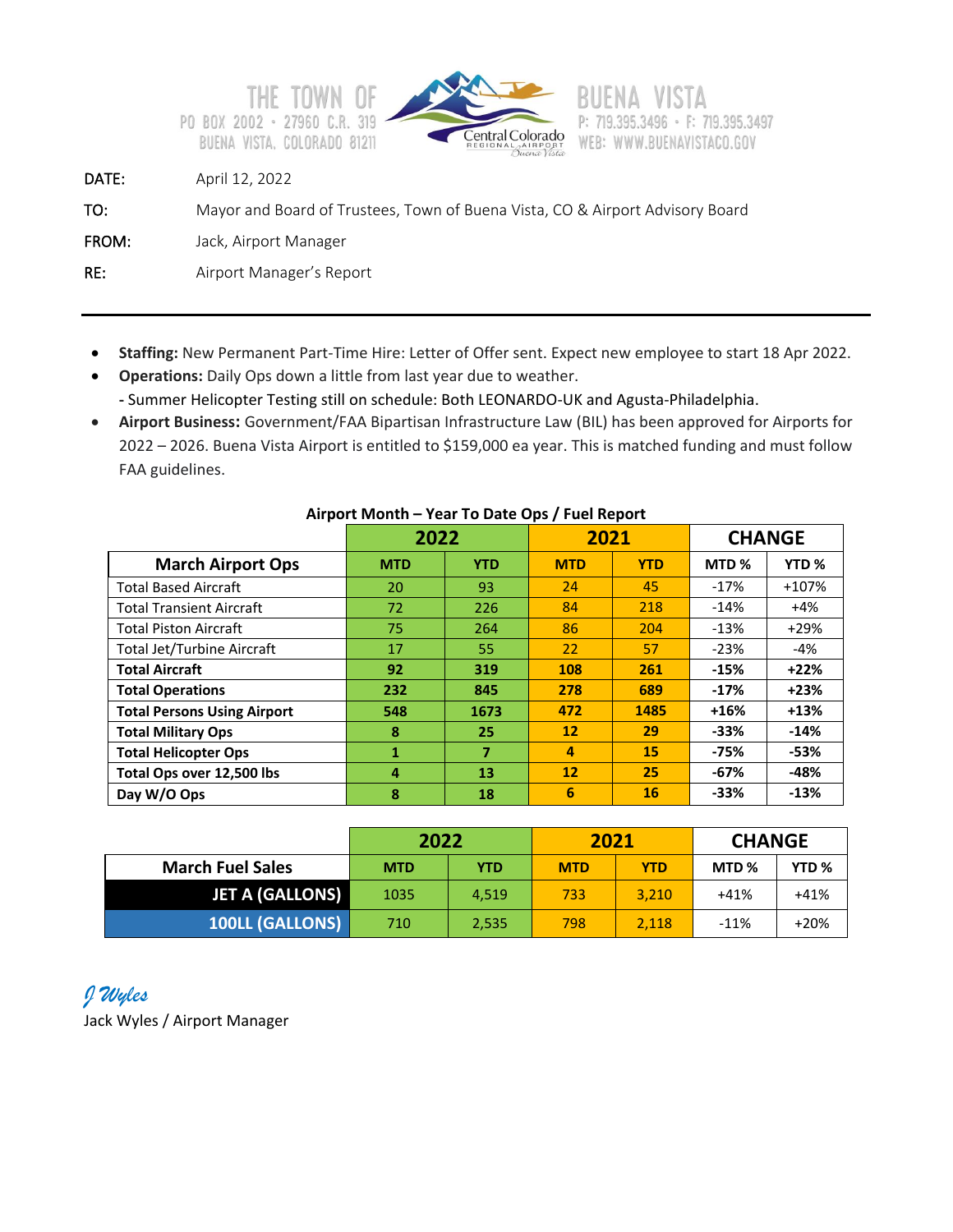

**March: Specific Aircraft Ops**



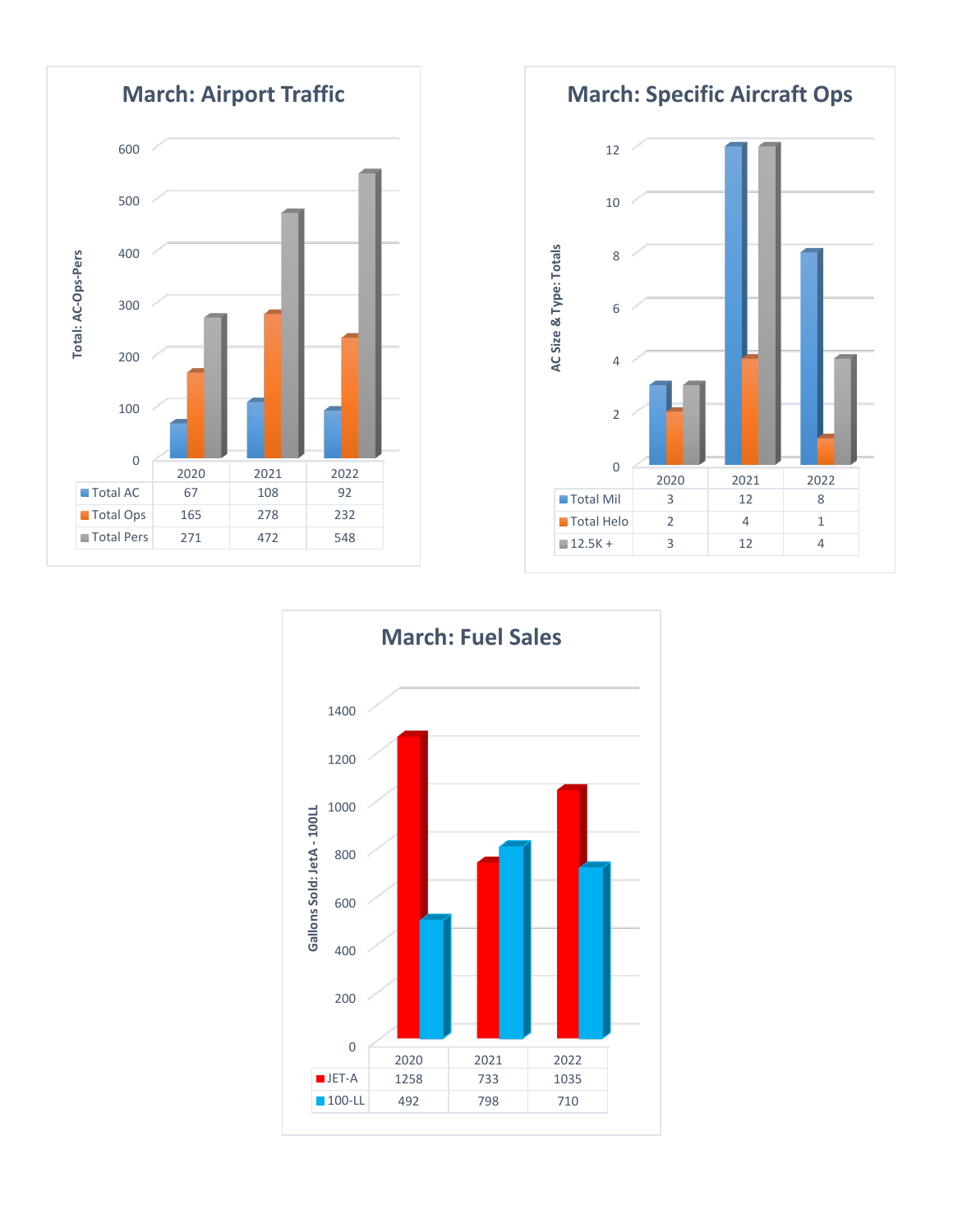

# Town of Buena Vista **Account Summary**

For Fiscal: 2022 Period Ending: 03/31/2022

|                                    |                                                | Original<br><b>Total Budget</b> | Current<br><b>Total Budget</b> | Period<br><b>Activity</b> | <b>Fiscal</b><br><b>Activity</b> | Variance<br>Favorable<br>(Unfavorable) | Percent<br>Remaining |
|------------------------------------|------------------------------------------------|---------------------------------|--------------------------------|---------------------------|----------------------------------|----------------------------------------|----------------------|
| Fund: 07 - Airport Enterprise Fund |                                                |                                 |                                |                           |                                  |                                        |                      |
| Revenue                            |                                                |                                 |                                |                           |                                  |                                        |                      |
| 07-810-3141                        | <b>Fuel Tax Refund</b>                         | 2,300.00                        | 2,300.00                       | 0.00                      | 1,038.05                         | $-1,261.95$                            | 54.87%               |
| 07-810-3350                        | Fuel Sales Jet A                               | 278,400.00                      | 278,400.00                     | 0.00                      | 15,120.77                        | -263,279.23                            | 94.57%               |
| 07-810-3351                        | Fuel Sales100 LL                               | 88,800.00                       | 88,800.00                      | 0.00                      | 8,872.91                         | -79,927.09                             | 90.01%               |
| 07-810-3352                        | Oxygen & Nitrogen Sales                        | 0.00                            | 0.00                           | 0.00                      | 0.00                             | 0.00                                   | 0.00%                |
| 07-810-3353                        | POL & Flowage                                  | 500.00                          | 500.00                         | 0.00                      | 68.68                            | $-431.32$                              | 86.26%               |
| 07-810-3354                        | Passenger Supplies & Gift Shop                 | 800.00                          | 800.00                         | 18.37                     | 18.37                            | $-781.63$                              | 97.70%               |
| 07-830-3310                        | Copies-Faxes & Publications                    | 0.00                            | 0.00                           | 0.00                      | 0.00                             | 0.00                                   | 0.00%                |
| 07-830-3325                        | <b>Auto Parking</b>                            | 1,200.00                        | 1,200.00                       | 0.00                      | 0.00                             | $-1,200.00$                            | 100.00%              |
| 07-830-3326                        | Landing                                        | 1,600.00                        | 1,600.00                       | 0.00                      | 65.00                            | $-1,535.00$                            | 95.94%               |
| 07-830-3328                        | <b>Facilities Contract Fees</b>                | 0.00                            | 0.00                           | 0.00                      | 0.00                             | 0.00                                   | 0.00%                |
| 07-830-3333                        | Tie Down & Ramp                                | 2,500.00                        | 2,500.00                       | 0.00                      | 0.00                             | $-2,500.00$                            | 100.00 %             |
| 07-830-3336                        | <b>Testing Services</b>                        | 0.00                            | 0.00                           | 0.00                      | 0.00                             | 0.00                                   | 0.00%                |
| 07-830-3337                        | Catering                                       | 0.00                            | 0.00                           | 0.00                      | 0.00                             | 0.00                                   | 0.00%                |
| 07-830-3338                        | Towing and GPU Fees                            | 750.00                          | 750.00                         | 0.00                      | 0.00                             | $-750.00$                              | 100.00 %             |
| 07-830-3339                        | Fees ARFF Standby                              | 1,000.00                        | 1,000.00                       | 0.00                      | 0.00                             | $-1,000.00$                            | 100.00 %             |
| 07-830-3341                        | <b>Executive Hanger Rent</b>                   | 21,200.00                       | 21,200.00                      | 0.00                      | 4,745.00                         | $-16,455.00$                           | 77.62 %              |
| 07-830-3344                        | Hanger Leases                                  | 12,420.00                       | 12,420.00                      | 345.00                    | 1,615.00                         | $-10,805.00$                           | 87.00%               |
| 07-830-3355                        | After Hours Charge                             | 1,275.00                        | 1,275.00                       | 0.00                      | 0.00                             | $-1,275.00$                            | 100.00 %             |
| 07-830-3356                        | Advertising                                    | 0.00                            | 0.00                           | 0.00                      | 0.00                             | 0.00                                   | 0.00%                |
| 07-830-3661                        | <b>Ground Lease Town Property</b>              | 16,055.00                       | 16,055.00                      | 0.00                      | 4,583.62                         | $-11,471.38$                           | 71.45%               |
| 07-830-3690                        | <b>Third Party Concierge</b>                   | 500.00                          | 500.00                         | 0.00                      | 0.00                             | $-500.00$                              | 100.00 %             |
| 07-830-3691                        | Office & Room Rentals                          | 22,685.00                       | 22,685.00                      | 405.00                    | 3,427.50                         | $-19,257.50$                           | 84.89%               |
| 07-830-3714                        | Insurance proceeds                             | 0.00                            | 0.00                           | 0.00                      | 0.00                             | 0.00                                   | 0.00%                |
| 07-830-3721                        | <b>Forfeited Retirement Contributions</b>      | 0.00                            | 0.00                           | 0.00                      | 0.00                             | 0.00                                   | 0.00%                |
| 07-830-3725                        | <b>Refunded Expenditures</b>                   | 5,000.00                        | 5,000.00                       | 0.00                      | 0.00                             | $-5,000.00$                            | 100.00 %             |
| 07-830-3728                        | <b>Fuel Excise Rebate</b>                      | 2,500.00                        | 2,500.00                       | 0.00                      | 285.74                           | $-2,214.26$                            | 88.57%               |
| 07-830-3768                        | <b>Chaffee County Contribution</b>             | 25,000.00                       | 25,000.00                      | 0.00                      | 0.00                             | $-25,000.00$                           | 100.00%              |
| 07-830-3790                        | Interest                                       | 0.00                            | 0.00                           | 0.00                      | 0.00                             | 0.00                                   | 0.00%                |
| 07-830-3870                        | <b>Transfers From General Fund</b>             | 120,000.00                      | 120,000.00                     | 0.00                      | 0.00                             | $-120,000.00$                          | 100.00 %             |
| 07-850-3770                        | State & Local Grants                           | 4,500.00                        | 4,500.00                       | 0.00                      | 0.00                             | $-4,500.00$                            | 100.00 %             |
| 07-850-3775                        | <b>FAA Annual Entitlement Grant</b>            | 141,923.00                      | 141,923.00                     | 0.00                      | 0.00                             | $-141,923.00$                          | 100.00 %             |
| 07-850-3776                        | <b>CDOT Grant Match for FAA Grant</b>          | 7,885.00                        | 7,885.00                       | 0.00                      | 0.00                             | $-7,885.00$                            | 100.00%              |
| 07-850-3777                        | <b>CDOT Discretionary Grant</b>                | 0.00                            | 0.00                           | 0.00                      | 0.00                             | 0.00                                   | 0.00%                |
| 07-850-3778                        |                                                | 0.00                            | 0.00                           | 0.00                      | 0.00                             | 0.00                                   | 0.00%                |
| 07-850-3881                        | FAA Special Grant Program<br>From Fund Balance | 0.00                            | 0.00                           | 0.00                      | 0.00                             | 0.00                                   | 0.00%                |
|                                    | <b>Revenue Total:</b>                          | 758,793.00                      | 758,793.00                     | 768.37                    | 39,840.64                        | -718,952.36                            | 94.75%               |
|                                    |                                                |                                 |                                |                           |                                  |                                        |                      |
| <b>Expense</b>                     |                                                |                                 |                                |                           |                                  |                                        |                      |
| 07-810-4217                        | Items for Resale                               | 750.00                          | 750.00                         | 0.00                      | 0.00                             | 750.00                                 | 100.00%              |
| 07-810-4218                        | P/O/L for Resale                               | 2,150.00                        | 2,150.00                       | 0.00                      | 0.00                             | 2,150.00                               | 100.00 %             |
| 07-810-4441                        | Fuel for Resale Jet A                          | 132,000.00                      | 132,000.00                     | 0.00                      | 0.00                             | 132,000.00                             | 100.00%              |
| 07-810-4442                        | <b>Fuel Testing</b>                            | 1,950.00                        | 1,950.00                       | 0.00                      | 0.00                             | 1,950.00                               | 100.00%              |
| 07-810-4443                        | Fuel Market Adjustment                         | 0.00                            | 0.00                           | 0.00                      | 0.00                             | 0.00                                   | 0.00%                |
| 07-810-4446                        | Sales Taxes Paid                               | 0.00                            | 0.00                           | 0.00                      | 1,859.00                         | $-1,859.00$                            | 0.00%                |
| 07-810-4447                        | Fuel For Resale 100 LL                         | 68,000.00                       | 68,000.00                      | 0.00                      | 0.00                             | 68,000.00                              | 100.00 %             |
| 07-830-4101                        | <b>Wages - Airport Operations</b>              | 176,147.36                      | 176,147.36                     | 13,582.80                 | 39,443.44                        | 136,703.92                             | 77.61%               |
| 07-830-4102                        | <b>Other Benefits</b>                          | 1,500.00                        | 1,500.00                       | 655.11                    | 1,389.19                         | 110.81                                 | 7.39%                |
| 07-830-4106                        | Over-Time                                      | 500.00                          | 500.00                         | 172.04                    | 636.59                           | $-136.59$                              | $-27.32%$            |
| 07-830-4110                        | FICA & Medicare - Airport Operations           | 13,475.00                       | 13,475.00                      | 1,035.02                  | 2,995.32                         | 10,479.68                              | 77.77%               |
| 07-830-4112                        | Unemployment - Airport                         | 1,632.00                        | 1,632.00                       | 28.26                     | 81.91                            | 1,550.09                               | 94.98%               |
| 07-830-4114                        | Retirement Contributions - Airport             | 3,489.00                        | 3,489.00                       | 270.66                    | 806.48                           | 2,682.52                               | 76.89%               |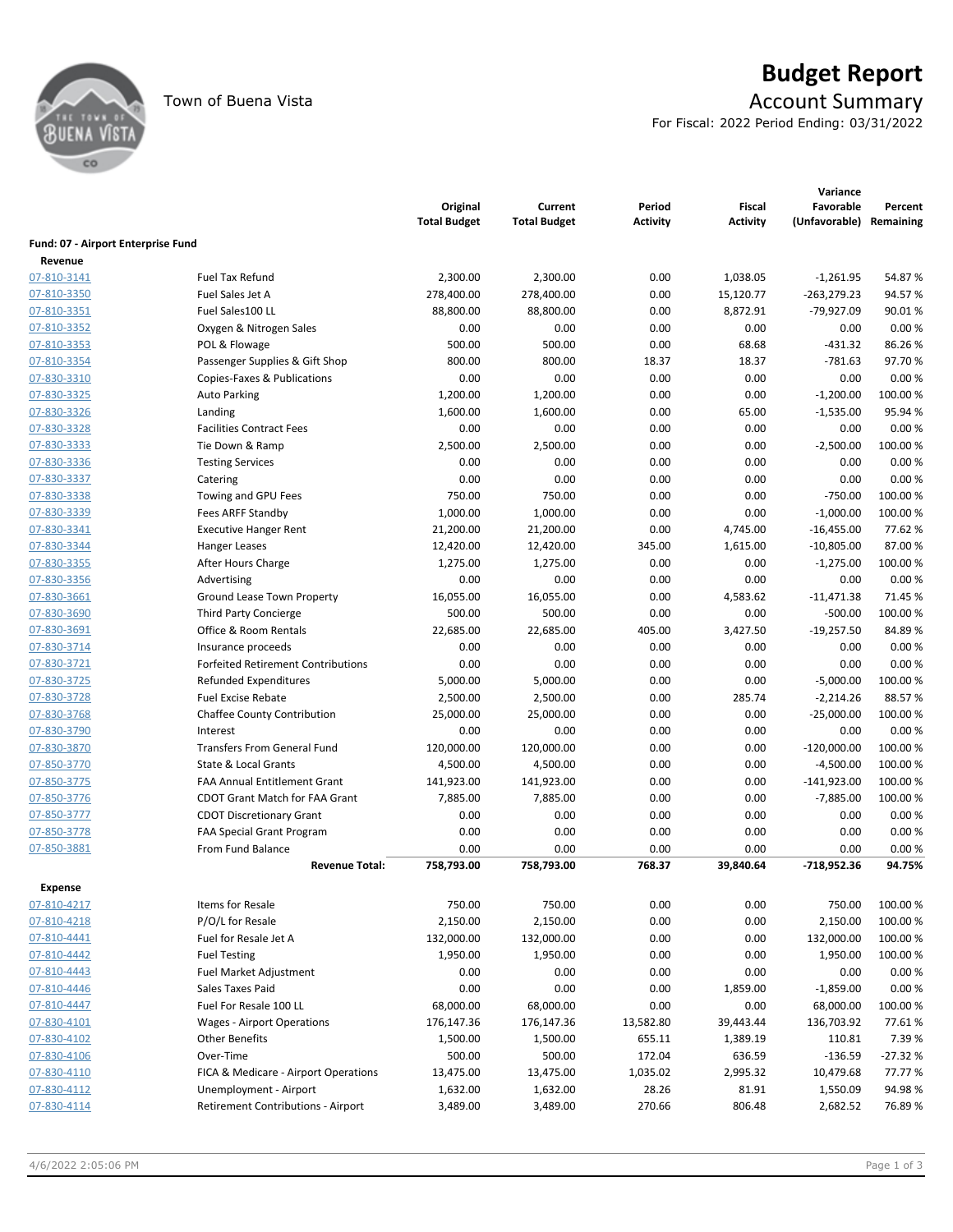#### **Budget Report For Fiscal: 2022 Period Ending: 03/31/2022**

|                            |                                                                        |                                 |                                |                    |                           | Variance                             |                    |
|----------------------------|------------------------------------------------------------------------|---------------------------------|--------------------------------|--------------------|---------------------------|--------------------------------------|--------------------|
|                            |                                                                        | Original<br><b>Total Budget</b> | Current<br><b>Total Budget</b> | Period<br>Activity | Fiscal<br><b>Activity</b> | Favorable<br>(Unfavorable) Remaining | Percent            |
|                            |                                                                        |                                 |                                |                    |                           |                                      |                    |
| 07-830-4115                | <b>Accrued Leave - Airport Operations</b>                              | 0.00                            | 0.00                           | 0.00               | 0.00                      | 0.00                                 | 0.00%              |
| 07-830-4116                | Health & Life Insurance - Airport Ope                                  | 33,037.44                       | 33,037.44                      | 2,756.52           | 8,269.07                  | 24,768.37                            | 74.97%             |
| 07-830-4120                | Background Check - Airport                                             | 0.00                            | 0.00                           | 0.00               | 0.00                      | 0.00                                 | 0.00%              |
| 07-830-4140                | Workers Compensation - Airport Ope                                     | 9,085.73                        | 9,085.73                       | 1,440.31           | 4,321.11                  | 4,764.62                             | 52.44 %            |
| 07-830-4205                | Postage & Shipping - Airport Operati                                   | 75.00                           | 75.00                          | 0.00               | 0.00                      | 75.00                                | 100.00%            |
| 07-830-4210                | Complimentary Snacks & Supplies                                        | 750.00                          | 750.00                         | 0.00               | 0.00                      | 750.00                               | 100.00%            |
| 07-830-4211                | Supplies/Cleaning & Toiletry - Airport                                 | 2,000.00                        | 2,000.00                       | 0.00               | 163.78                    | 1,836.22                             | 91.81%             |
| 07-830-4220                | Licenses & Permits - Airport                                           | 1,545.00                        | 1,545.00                       | 396.00             | 396.00                    | 1,149.00                             | 74.37%             |
| 07-830-4228                | Airfield Maintenance Supplies                                          | 4,475.00                        | 4,475.00                       | 0.00               | 19.01                     | 4,455.99                             | 99.58%             |
| 07-830-4229                | Fuel Isl, Fuel Trk & Tank Maintenance                                  | 3,300.00                        | 3,300.00                       | 0.00               | 0.00                      | 3,300.00                             | 100.00%            |
| 07-830-4231                | Fuel - Airport Vehicles                                                | 2,500.00                        | 2,500.00                       | 198.58             | 339.02                    | 2,160.98                             | 86.44 %            |
| 07-830-4232                | Vehicle Maintenance & Repair - Airpo                                   | 3,500.00                        | 3,500.00                       | 160.37             | 542.52                    | 2,957.48                             | 84.50%             |
| 07-830-4233                | Equipment Repairs & Maintenance - A                                    | 3,500.00                        | 3,500.00                       | 70.00              | 210.00                    | 3,290.00                             | 94.00%             |
| 07-830-4275                | Uniforms - Airport                                                     | 400.00                          | 400.00                         | 0.00               | 0.00                      | 400.00                               | 100.00%            |
| 07-830-4280                | Meetings & Food - Airport                                              | 3,000.00                        | 3,000.00                       | 0.00               | 0.00                      | 3,000.00                             | 100.00%            |
| 07-830-4290<br>07-830-4336 | Office Supplies-Airport                                                | 550.00                          | 550.00                         | 0.00               | 83.78                     | 466.22                               | 84.77%             |
|                            | Third Party Expenditures                                               | 5,000.00                        | 5,000.00                       | 0.00               | 0.00                      | 5,000.00                             | 100.00%            |
| 07-830-4341<br>07-830-4345 | Utilities - Airport<br>Telephone - Airport                             | 21,999.96                       | 21,999.96                      | 3,385.30           | 7,404.75                  | 14,595.21                            | 66.34%             |
|                            |                                                                        | 3,639.96                        | 3,639.96                       | 308.25             | 859.34                    | 2,780.62                             | 76.39%<br>100.00%  |
| 07-830-4380<br>07-830-4385 | PC / Liability Insurance - Airport<br>Liability Insurance - Airport    | 7,500.00                        | 7,500.00                       | 0.00               | 0.00<br>4,075.30          | 7,500.00                             |                    |
|                            |                                                                        | 9,737.27                        | 9,737.27                       | 0.00               |                           | 5,661.97                             | 58.15%             |
| 07-830-4402<br>07-830-4410 | Recording & Public Notices - Airport                                   | 0.00                            | 0.00                           | 0.00               | 0.00                      | 0.00                                 | 0.00%              |
| 07-830-4411                | Legal-Airport                                                          | 1,500.00<br>4,400.00            | 1,500.00<br>4,400.00           | 0.00<br>0.00       | 0.00<br>0.00              | 1,500.00<br>4,400.00                 | 100.00%<br>100.00% |
| 07-830-4412                | Audit - Airport                                                        | 0.00                            | 0.00                           | 0.00               | 0.00                      | 0.00                                 | 0.00%              |
| 07-830-4414                | Engineering - Airport                                                  | 6,500.00                        | 6,500.00                       | 0.00               | 230.37                    | 6,269.63                             | 96.46%             |
| 07-830-4415                | IT & Subscriptions - Airport<br>Professional Fees-Outside Service - Ai | 50.00                           | 50.00                          | 0.00               | 0.00                      | 50.00                                | 100.00%            |
| 07-830-4416                |                                                                        | 1,500.00                        | 1,500.00                       | 40.00              | 80.00                     | 1,420.00                             | 94.67%             |
| 07-830-4427                | Marketing & Printing - Airport<br>Compliance                           | 2,000.00                        | 2,000.00                       | 0.00               | 5.57                      | 1,994.43                             | 99.72%             |
| 07-830-4432                | Dues & Memberships - Airport                                           | 700.00                          | 700.00                         | 0.00               | 0.00                      | 700.00                               | 100.00%            |
| 07-830-4435                | Building & Equipment Lease - Airport                                   | 24,000.00                       | 24,000.00                      | 0.00               | 2,000.00                  | 22,000.00                            | 91.67%             |
| 07-830-4438                | <b>Weather Operations &amp; AWOS</b>                                   | 5,000.00                        | 5,000.00                       | 5,191.00           | 11,252.00                 | $-6,252.00$                          | $-125.04%$         |
| 07-830-4440                | Merchant Fees - Airport                                                | 6,000.00                        | 6,000.00                       | 0.00               | 936.18                    | 5,063.82                             | 84.40%             |
| 07-830-4444                | <b>Bad Debts</b>                                                       | 0.00                            | 0.00                           | 0.00               | 0.00                      | 0.00                                 | 0.00%              |
| 07-830-4480                | Travel & Training - Airport                                            | 4,000.00                        | 4,000.00                       | 150.00             | 150.00                    | 3,850.00                             | 96.25 %            |
| 07-830-4514                | Furniture & Fixtures - Airport                                         | 4,000.00                        | 4,000.00                       | 0.00               | 49.99                     | 3,950.01                             | 98.75%             |
| 07-830-4560                | Building Maintenance & Repairs - Air                                   | 3,000.00                        | 3,000.00                       | 0.00               | 25.97                     | 2,974.03                             | 99.13%             |
| 07-830-4564                | Hangar Maintanence & Repairs                                           | 51,300.00                       | 51,300.00                      | 0.00               | 0.00                      | 51,300.00                            | 100.00%            |
| 07-850-4801                | Depreciation - Airport                                                 | 0.00                            | 0.00                           | 0.00               | 0.00                      | 0.00                                 | 0.00%              |
| 07-850-4802                | <b>Amortiztion Expense</b>                                             | 0.00                            | 0.00                           | 0.00               | 0.00                      | 0.00                                 | 0.00%              |
| 07-850-4803                | Runway Rehab & Maint - Airport                                         | 0.00                            | 0.00                           | 20,684.11          | 23,418.38                 | $-23,418.38$                         | 0.00%              |
| 07-850-4804                | Apron Rehab & Maint - Airport                                          | 0.00                            | 0.00                           | 0.00               | 0.00                      | 0.00                                 | 0.00%              |
| 07-850-4809                | Equipment Lease Purchase - Airport                                     | 0.00                            | 0.00                           | 0.00               | 2,000.00                  | $-2,000.00$                          | 0.00%              |
| 07-850-4810                | Vehicle Purchase - Airport                                             | 0.00                            | 0.00                           | 0.00               | 0.00                      | 0.00                                 | 0.00%              |
| 07-850-4811                | Equipment Purchase - Airport                                           | 5,000.00                        | 5,000.00                       | 0.00               | 0.00                      | 5,000.00                             | 100.00%            |
| 07-850-4830                | Hangar Paving Maintenance - Airport                                    | 7,000.00                        | 7,000.00                       | 0.00               | 0.00                      | 7,000.00                             | 100.00 %           |
| 07-850-4831                | Hanger Maint & Repairs - Airport                                       | 0.00                            | 0.00                           | 0.00               | 0.00                      | 0.00                                 | 0.00%              |
| 07-850-4832                | Airfield Security Fence - Airport                                      | 0.00                            | 0.00                           | 0.00               | 0.00                      | 0.00                                 | 0.00%              |
| 07-850-4835                | Building Maint & Repairs >\$5000 = Ai                                  | 0.00                            | 0.00                           | 0.00               | 23,522.93                 | -23,522.93                           | 0.00%              |
| 07-850-4870                | Fuel Tanks Inspection-Cleaning-Maint                                   | 0.00                            | 0.00                           | 0.00               | 0.00                      | 0.00                                 | 0.00%              |
| 07-850-4872                | <b>FAA Funded Improvements</b>                                         | 157,692.00                      | 157,692.00                     | 58.50              | 58.50                     | 157,633.50                           | 99.96%             |
| 07-850-4873                | CDOT Funded Improvements                                               | 0.00                            | 0.00                           | 0.00               | 0.00                      | 0.00                                 | 0.00%              |
| 07-850-4875                | Move Fuel Island/New Tanks                                             | 0.00                            | 0.00                           | 0.00               | 0.00                      | 0.00                                 | 0.00%              |
| 07-850-4876                | Fuel Farm Rehab                                                        | 0.00                            | 0.00                           | 0.00               | 0.00                      | 0.00                                 | 0.00%              |
|                            | <b>Expense Total:</b>                                                  | 800,830.72                      | 800,830.72                     | 50,582.83          | 137,625.50                | 663,205.22                           | 82.81%             |
|                            | Fund: 07 - Airport Enterprise Fund Surplus (Deficit):                  | -42,037.72                      | -42,037.72                     | -49,814.46         | -97,784.86                | -55,747.14                           | $-132.61%$         |
|                            | <b>Report Surplus (Deficit):</b>                                       | -42,037.72                      | -42,037.72                     | -49,814.46         | -97,784.86                | $-55,747.14$                         | $-132.61%$         |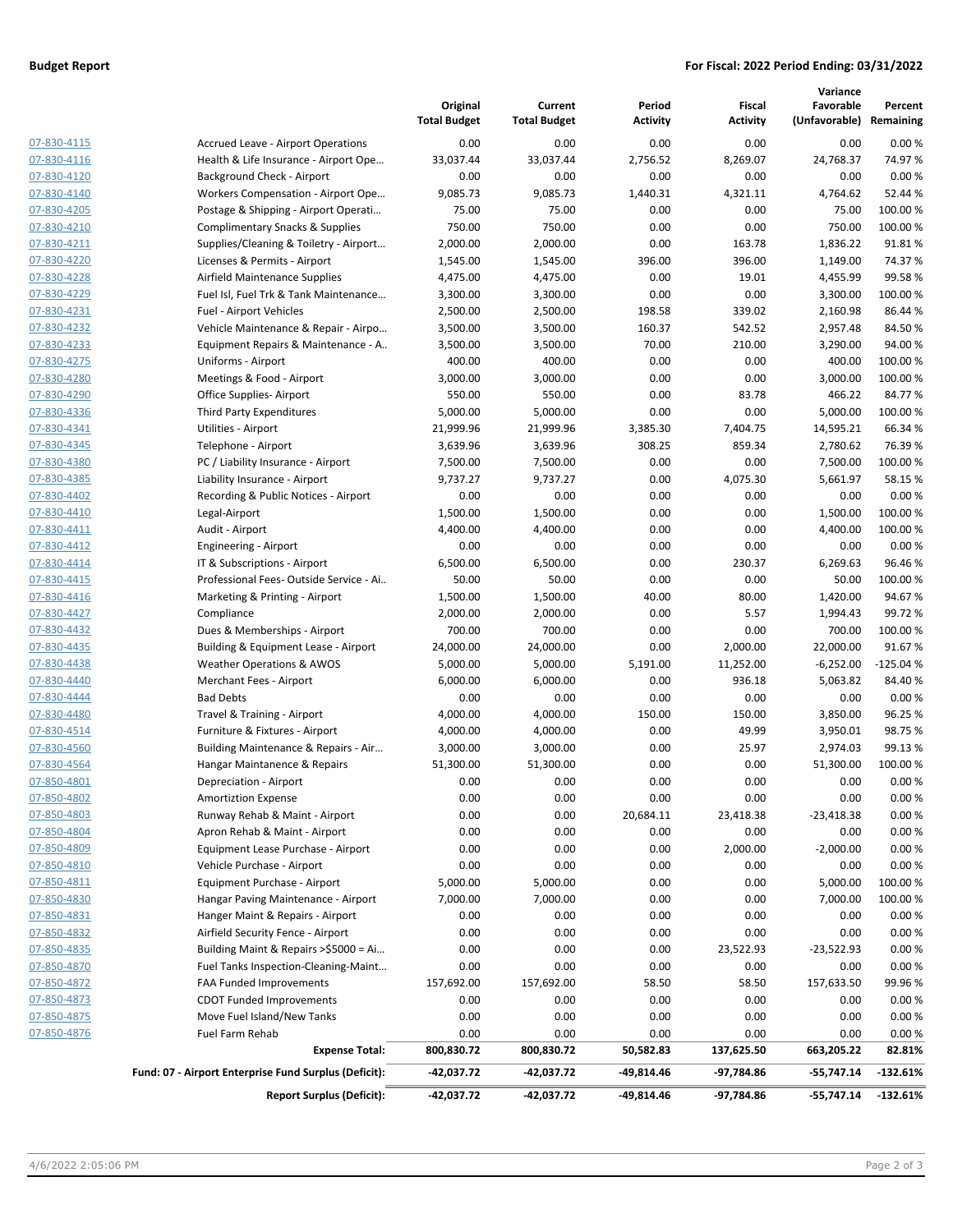# **Fund Summary**

|                                  |                     |                     |                 |                 | Variance      |  |  |
|----------------------------------|---------------------|---------------------|-----------------|-----------------|---------------|--|--|
|                                  | Original            | Current             | Period          | Fiscal          | Favorable     |  |  |
| Fund                             | <b>Total Budget</b> | <b>Total Budget</b> | <b>Activity</b> | <b>Activity</b> | (Unfavorable) |  |  |
| 07 - Airport Enterprise Fund     | $-42.037.72$        | -42.037.72          | -49.814.46      | -97.784.86      | -55.747.14    |  |  |
| <b>Report Surplus (Deficit):</b> | -42.037.72          | -42.037.72          | -49.814.46      | -97.784.86      | -55.747.14    |  |  |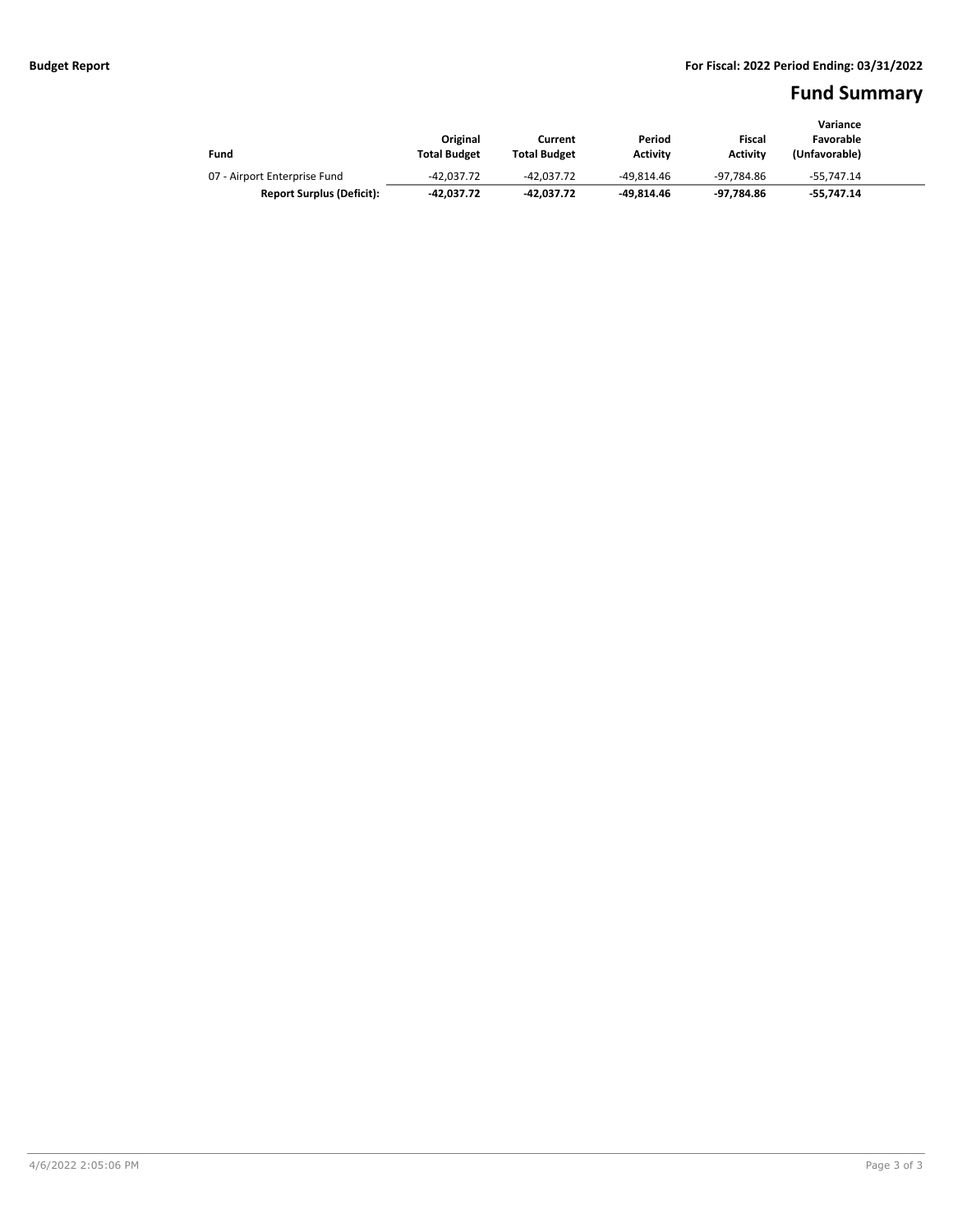

**FAA Airports**

# **Minimum Requirements for AIP-funded SMS Manuals**

The SMS Manual should provide enough detail to be systematic, proactive, and explicit. The airport sponsor should use the four SMS components (Safety Policy, Safety Risk Management, Safety Assurance, and Safety Promotion) and establish the supporting processes, procedures, etc., scalable to their operations, organization and governance structures. For example, an airport could use a drop box for hazard reporting under the Safety Assurance component instead of acquiring a web-based reporting system or other new infrastructure to support hazard reporting on the airport. Also, the airport should use existing processes, procedures, etc., when possible, to serve as the basis or foundation of SMS compliance. For example, many airport sponsor organizations have existing policy statements that could be expanded or morphed to incorporate safety commitments.

- 1. The airport's Safety Policy which includes the statement and documentation adopted by the airport to define its commitment to safety and overall safety vision. At a minimum, the Safety Policy section of the SMS Manual should:
	- a. Express management's commitment and responsibility including the identification of an accountable executive for the airport
	- b. Include a safety policy statement signed by the accountable executive
	- c. Appoint key safety personnel and detail their responsibilities
	- d. Establish safety metrics or objectives for the airport
	- e. Detail documentation requirements under the SMS
- 2. The airport should establish a formal process within its SMS to address Safety Risk Management. At a minimum, the SRM section of the SMS Manual should:
	- a. Include processes for identifying hazards and other operational safety issues
	- b. Establish safety risk assessment processes/procedures and acceptable mitigation methods for the airport. The safety risk assessment process will use a five step method of:
		- i. System description
		- ii. Hazard identification
		- iii. Analyzing risk
		- iv. Assessing risk
		- v. Mitigating risk when necessary